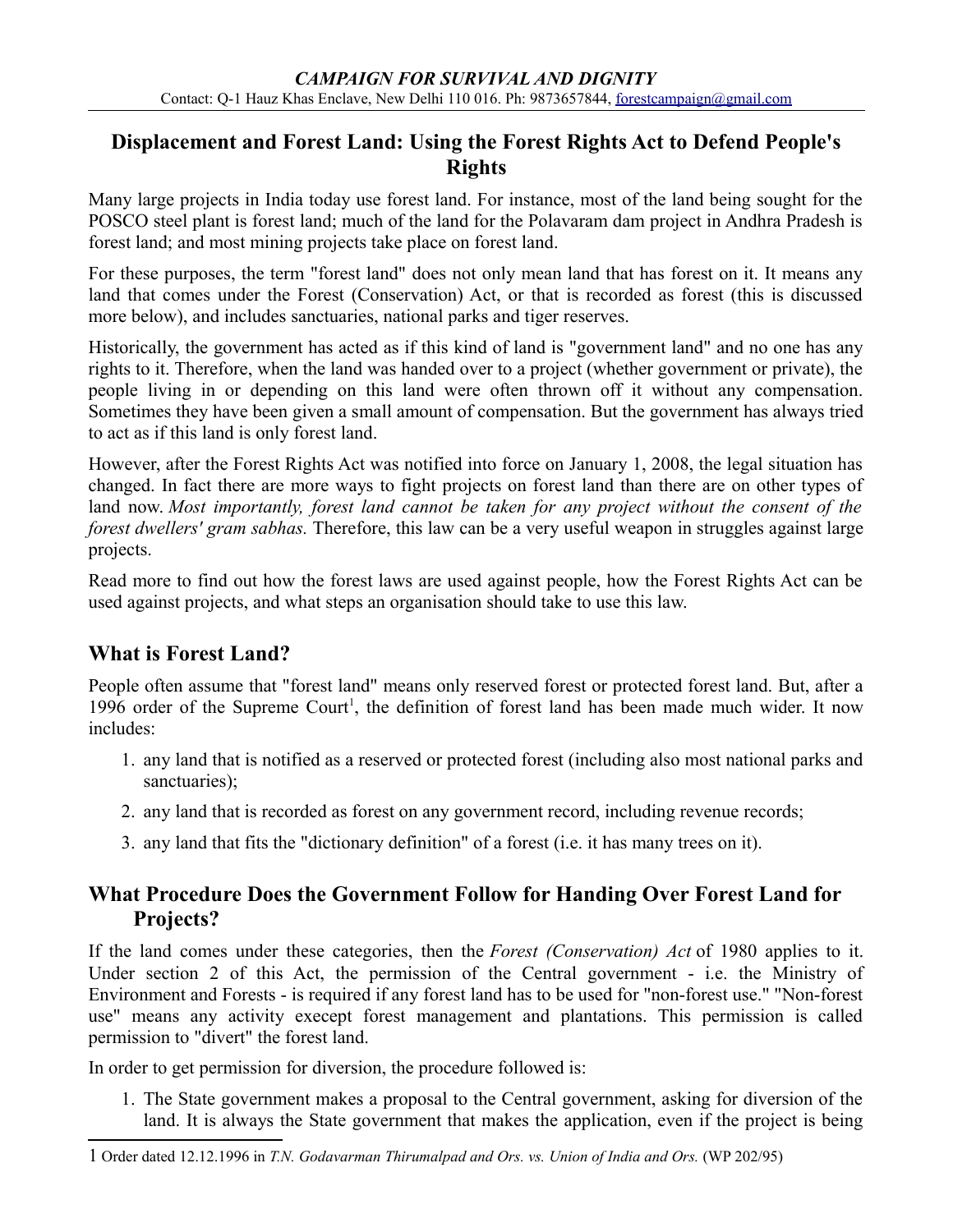done by a private company.

- 2. After an official visits the proposed area and files a "site inspection report", the report and the proposal is placed before a committee in the Ministry of Environment and Forests named the Forest Advisory Committee (FAC). Based on the proposal, this Committee decides whether the permission should be given or not. Then it gives a recommendation to the Ministry.
- 3. If the FAC recommends in favour of the proposal, the Ministry usually gives a "stage I" clearance - also called an "in principle" clearance - to the State government. This clearance will have some conditions. Generally there are two main conditions. The first is that the State government should deposit some money for planting an equivalent area of land with trees (or twice the area, if the plantation is being done on forest land) as well as some additional money called the "net present value" of the forest being destroyed (this is required by a Supreme Court order). The second condition is that the State government should identify the land where the plantation will take place. These plantations are called "compensatory afforestation."
- 4. After meeting these conditions, the State government files a "compliance report."
- 5. Based on the compliance report and its own information, the Ministry grants the final forest clearance (also called "stage II" clearance). It usually also imposes some more conditions at this time.

This is the procedure on paper. In practice almost every application for clearance to divert forest land for projects is granted. The reason is obvious: nowhere in this entire procedure are the people of the area given any role. Often they do not even know that the land has been handed over or is proposed to be handed over.

Because the government treats this land as government land, most State governments just wait until they receive the forest clearance and then evict anyone who is using the land. The forest is destroyed for the project. The people who depended on the forest or who cultivated in it receive no compensation because they are all treated as "illegal encroachers." This has happened to lakhs of people; it is estimated that around 15 lakh people were displaced from forest land between 1980 and 2005 alone.

The Central and State governments are still doing this. But now in fact the law has changed.

## **Using the Forest Rights Act and the July 30 2009 Order of the Environment Ministry**

The 2006 Forest Rights Act says a number of things that are important in this context. This note does not go into the Act itself in much detail. For more information on the Act, see www.forestrightsact.com or contact us for information.

- Section 4(5) of the Act forbids the removal of any forest dwelling tribal, or other traditional forest dweller, from the land under their occupation until the process of recognition of rights under the Act is complete. This means that the full process under section 6 of the Act - the filing of claims before the gram sabha, the verification by the Forest Rights Committee, the gram sabha passing a resolution on the claims, and the Sub-Divisional and District Level Committees deciding on the claims approved by the gram sabha. This also includes the time for people to appeal decisions of the gram sabha and the Sub Divisional Level Committees. As per the law, no one's rights can be violated and no one can be evicted until all people occupying the land have been given a chance to claim, have filed their claims, and a final decision has been taken on these claims (after appeals if any). Further, the process can only be declared complete by a gram sabha resolution (see below under the July 30 2009 order of the Ministry).
- Section 4(1) of the Act "vests" (i.e. recognises) rights in other traditional forest dwellers and forest dwelling Scheduled Tribes from the date the Act came into force (January 1, 2008). The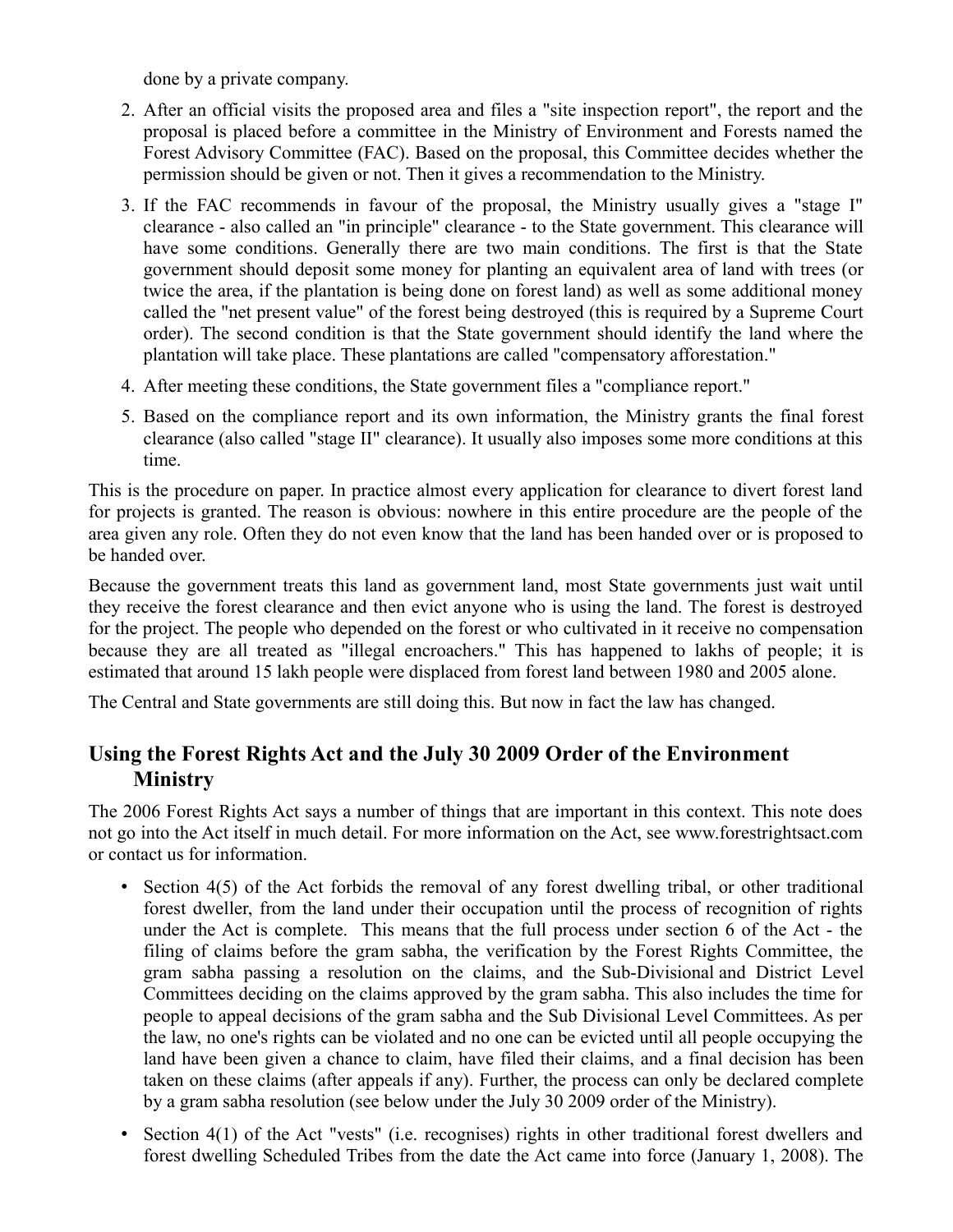process of receiving claims etc. is only a way for the government to record these rights. The people have these rights from January 2008 onwards. Therefore, even if the government has not implemented the process in the area and people have not got titles for their rights, the forest still cannot be taken away for the project.

• Section 5 of the Act says that, in any area where there are people with forest rights, the gram sabha has the power to protect forests, biodiversity, water catchment areas and the cultural and natural heritage of forest dwellers. This power does not depend on the government to have recognised the claim or not. It is a general power of any gram sabha.

The State and Central governments have consistently acted like all three of these provisions don't exist. However, after the issue was raised by forest dwellers' movements and struggles, the Ministry of Environment and Forests finally accepted that it is bound by the law and issued an order on July 30, 2009.

## **The July 30, 2009 MoEF Order**

On July 30, 2009, the Ministry sent a letter to all State governments (F.No. 11-9/1998-FC(pt) dated 30.7.2009; a copy of the order can be taken from www.forestrightsact.com, the Internet address is given at the end of this note)<sup>[2](#page-2-0)</sup>. The letter stated that all applications for "unconditional clearance" - that is, for final clearance - should be accompanied by certain documents. These documents include:

- 1. A resolution of the affected gram sabhas stating that the implementation of the Forest Rights Act is complete in the area;
- 2. A resolution of the affected gram sabhas stating that they have been informed of the details of the project, the proposed diversion of the forest land and the rehabilitation plan (if any) and that they consent to it;
- 3. A letter certifying that all community rights have been recognised in the area.

Each of the gram sabha resolutions has to be passed with a 50% quorum.

## **Using the Forest Rights Act and the 2009 Order to Defend People's Rights**

In case a large project is coming to an area with forest land, then, the following steps can be taken:

### **Filing of Claims**

If claims for rights under the Forest Rights Act have not been filed yet, they should be filed as soon as possible. A record should be kept of all claims being filed as well as copies of the claims. If the time limit for filing of claims has expired in the area, the gram sabhas should pass resolutions extending the time for filing of claims (as per Rule 11 of the Forest Rights Rules - see the Forest Rights Rules for more information).

#### **Gram Sabha Resolutions**

At the same time, as many gram sabhas as possible should pass resolutions saying:

 That the gram sabha is opposed to the diversion of land for the project and that it does not give its consent. The resolution can specifically say that the Environment Ministry gave an order requiring the consent of the gram sabha and this gram sabha refuses to give this consent.

<span id="page-2-0"></span><sup>2</sup> This is sometimes referred to as the August 3, 2009 order of MoEF, since it was actually sent on that day.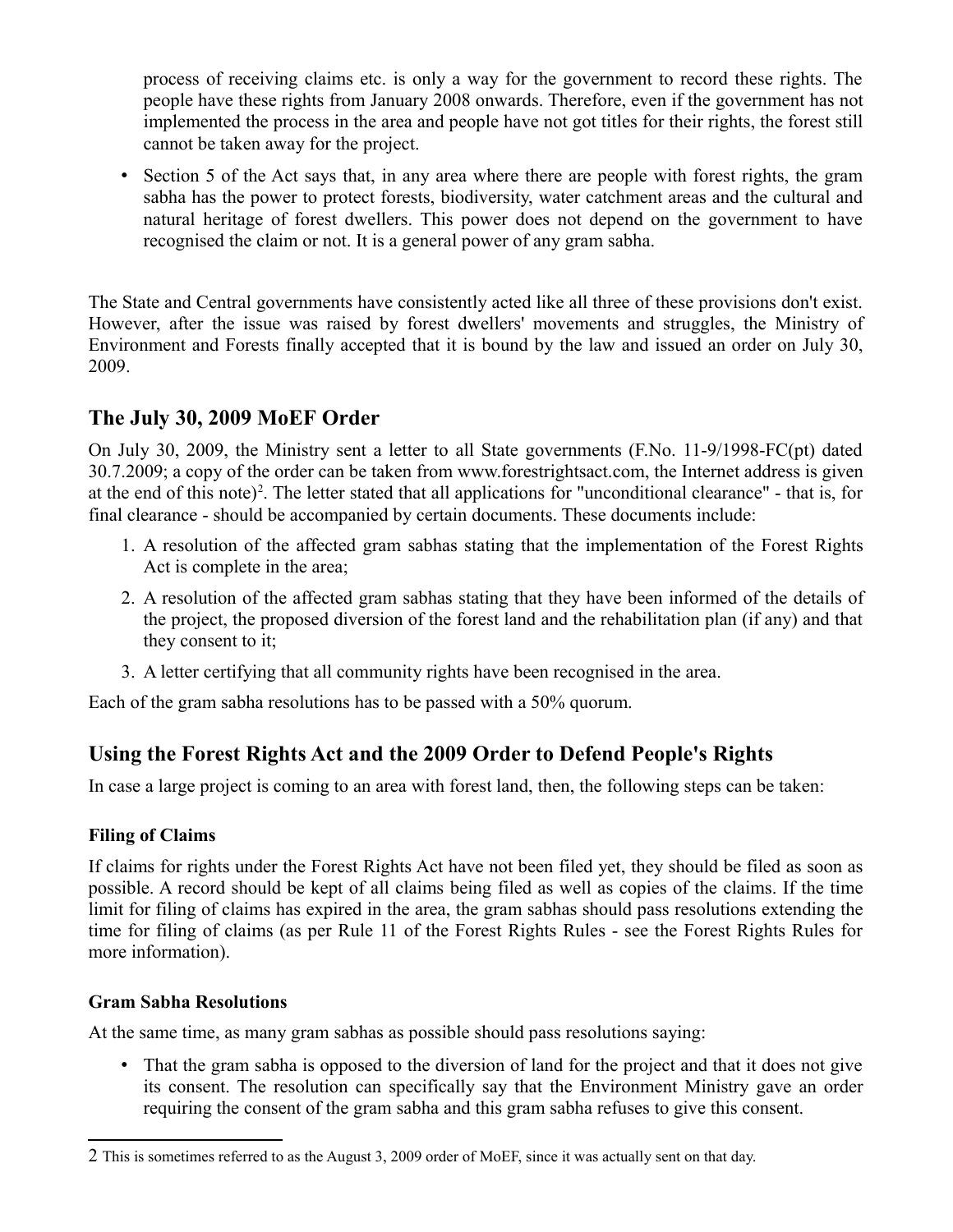- That the gram sabha is passing this resolution in order to protect the forests and the cultural and natural heritage of the people under section 5 of the Forest Rights Act.
- That the process of recognition of rights is not complete in the area (unless this is one of the very rare areas where the process has actually been completed). If claims are pending, the number of claims should be mentioned.
- The resolution should also mention which communities are living in the area, what kind of livelihood rights they engage in, and the different ways they depend on forests and forest lands for a livelihood.
- Finally, the resolution should say that any diversion of forest land or violation of this resolution will be a criminal offence under section 7 of the Forest Rights Act.

In case the affected people are not Scheduled Tribes, one more step must be taken. If the affected people have been residing in forest areas for more than 75 years (i.e. before 1930), they are other traditional forest dwellers. Then the resolution should clearly state this fact and evidence for it if any. Even if not everyone in the village is an other traditional forest dweller or a Scheduled Tribe, even if some eligible people are present, that is enough.

When passing the gram sabha resolutions, keep in mind that the legal requirements have to be met. In particular:

- Each resolution should be passed with at least 66% of the members of the gram sabha signing on to the resolution. Though the Ministry order of July 2009 said 50%, for our work it is always better to have a resolution with 66% quorum, since the Forest Rights Rules specify that this is the minimum quorum for a valid resolution.
- The gram sabha meeting should be held at the same level as the one that was held by the government to elect Forest Rights Committees. For instance, in Orissa Forest Rights Committees were elected at the level of the "palli" or revenue village. The same kind of meeting should be held for these resolutions. If this is not possible, or in addition to this, in areas under the Fifth Schedule (Scheduled Areas), one can hold a meeting of just the hamlet (i.e. the falia, pada, etc.) and pass a resolution. In this case the resolution should say that since this is a Fifth Schedule Area, under the PESA Act, the hamlet level gram sabha has the power to protect natural resources.
- The notice for the gram sabha meeting should have been issued in advance. It is best that this should be done as per the State panchayat laws and applicable rules under the PESA Act (in Scheduled Areas). Keep a copy of this notice as well.
- If possible, take a video recording of the gram sabha meeting.
- The resolution and signatures should be recorded in the register normally used to record the gram sabha resolutions and meetings. Sometimes this is not possible because the panchayat secretary may have the register and refuse to attend the meeting or record the resolution. In that case, the resolution itself should state that it is being recorded separately because the panchayat secretary is not performing his or her legal duty.

If the gram sabha resolutions are delayed due to the requirements of calling the meeting etc., a letter should be sent to the Ministry of Environment and Forests (as below) immediately stating that the meetings are being called and listing the information that shows that the Forest Rights Act is being violated.

If it is not possible to pass gram sabha resolutions, or if some have been passed but not properly, steps can still be taken, see below.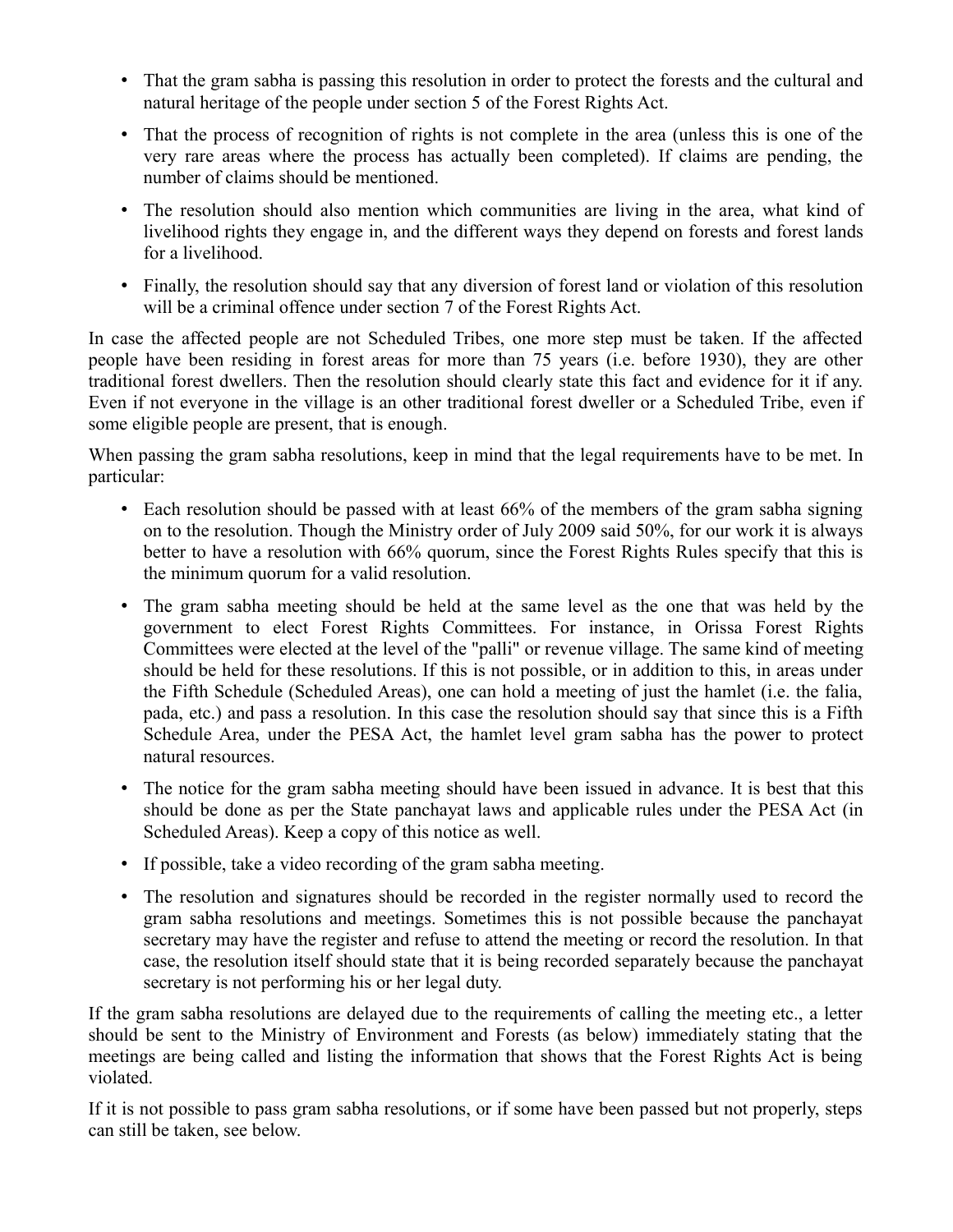#### **Send Documents to Environment Ministry**

A letter should be sent to the Director General of Forests at the below address:

Director General of Forests Member-Secretary, Forest Advisory Committee Ministry of Environment and Forests Paryavaran Bhavan, CGO Complex New Delhi 110 003

The letter should include the following:

- It should say that no clearance should be given to the project in question, or, if any such clearance has been given, it should be withdrawn.
- The letter should specifically say that it is being written under sections  $4(1)$ ,  $4(5)$ , 5 and 7 of the Forest Rights Act as well as the July 30, 2009 order of the Environment Ministry (give the order number).
- The letter should include all of the points that were listed above for the gram sabha resolutions.
- The following documents should be attached:
	- Photocopies of the gram sabha resolutions passed, if any, along with all of the signatures.
	- Copies of any supporting documents, like the notice for the gram sabha meeting.
	- Copies of some of the claims that have been filed if available.

Even if the gram sabha resolutions cannot be passed with all legal requirements being met, if any have been passed, they should be attached.

Even if no resolutions were passed, the letter should still be sent, stating the facts and including the points noted above for the gram sabha resolutions. In this case the letter should be signed by as many people as possible. However this is much weaker than gram sabha resolutions.

A copy of the letter should be sent to the Ministry of Tribal Affairs (Secretary, Ministry of Tribal Affairs, Shastri Bhavan, New Delhi 110 001), the State Chief Secretary, the State Department of Tribal Welfare and, if necessary, to the Collector.

In addition to sending this letter, a right to information application should also be filed with the Director General of Forests in Delhi, and with the Chief Secretary of the State government. With Ministry, the application should ask if any steps have been taken to comply with the July 30, 2009 order in respect of this project. With the Chief Secretary, the application should ask (in connection with this project):

- what steps the State government intends to do to ensure compliance with this order;
- whether the State government has any basis for giving the certification letters requird under this order, and if any such letters have been, copies should be supplied;
- The dates or periods of time when the State government proposes to call gram sabha meetings for the purposes of this order, and if they have been already called, copies of their resolutions; etc.

Both of these applications - especially the one with the Ministry - should be filed repeatedly.